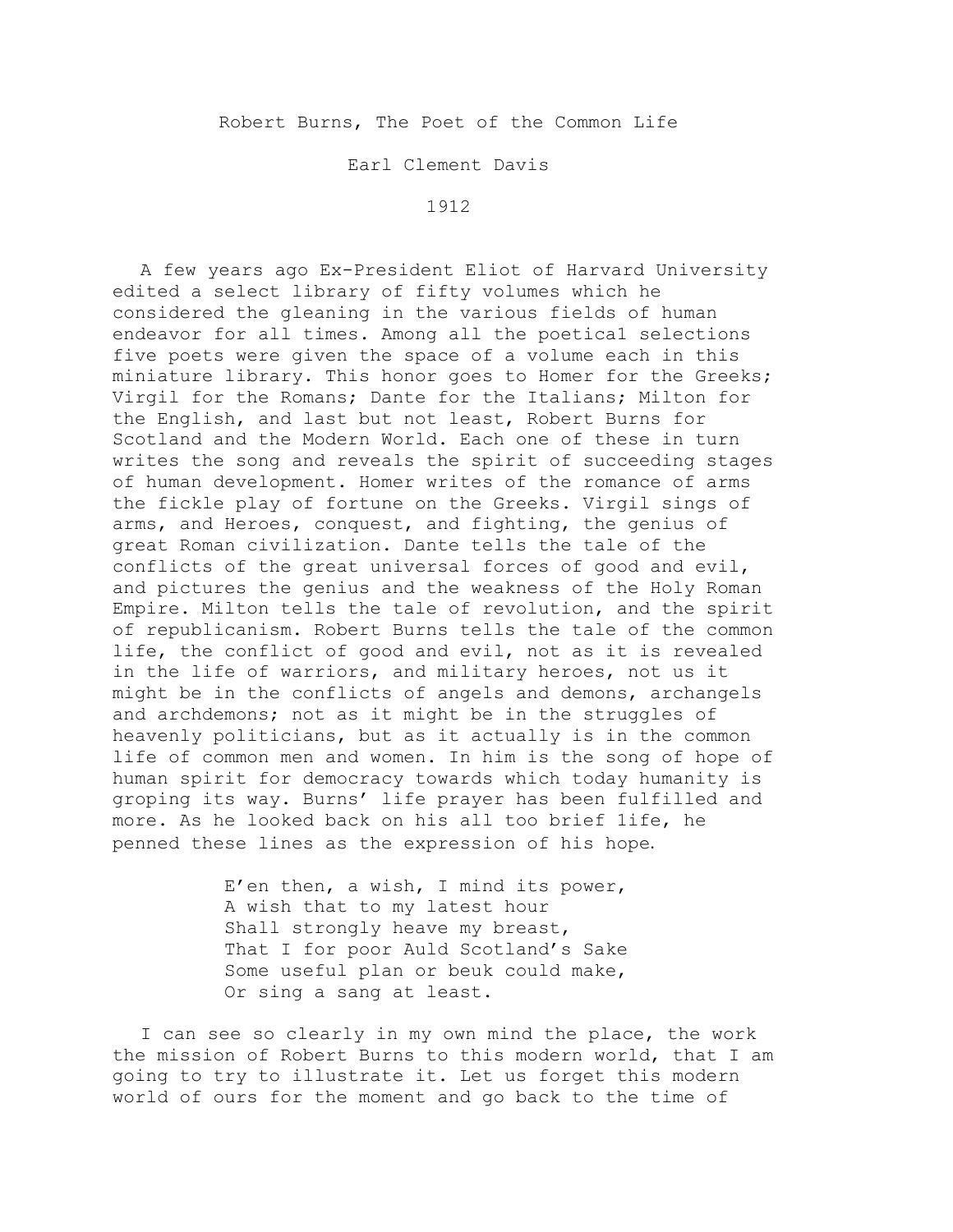Burns. We find ourselves wondering through a dark dismal forest of the seventeenth century. The whole human race trailing along behind a few adventurous spirits. Now we are lost in thick underbrush of a brier bush theology. Tired, hungry and bleeding, we wonder along tearing our human feelings against the thorns and ragged stumps of the most cruel and brutal interpretation of human life that Man has ever imagined. We are all without hope, we are possessed with the ever-present fear that the common human affections, the love of family, the generous impulses towards one another are all evil. We are wholly depraved and destined to the joyless life of an eternal damnation. Our suffering here is but a foretaste. We are in the hands of an angry god. Or again we are lost in the coarse, swampy thicket of excess. Restraint we know not. Desperation in hope gives rise to desperation in conduct. Believing ourselves depraved, we become depraved. With a despair that is almost heroic we throw ourselves to the unrestrained commands of our passions, we plunge into the mire, and the more we thrash about the deeper we sink. All this time we are being whipped by the master of necessity into line for the great industrial army. Remembering the freedom of a former life of romance we chafe and fret under this increasingly strict discipline. Ever and anon we pass by the artificial gardens, and beautiful houses of privilege. Ever and anon we see ornate dress, the shabby respectability of it all. Through all this we feel the pressure of paternalistic efforts of a foreign government to civilize, and commercialize us. Suddenly in the midst of the strain, the poverty, the despair we hear a song ring out loud and clear and joyful, the song of hope, the song of the singing heart. It sings to us of the joy of life, it sings to us of the pain of life, it sings to us of the light that it sees shining through the thicket, it sings to us of the dawning of a new day, a day of freedom, a day faith, a day of hope, and a day of human brotherhood. We stop, and listen. It is the song of our own heart, it is the song of the human soul.

> As I was a-wandering a morning in spring, I heard a young ploughman sae sweetly to sing; And as he was singing, their words did he say, There's nae life like the ploughman's in the month o' sweet May. The lav'rock in the morning she'll rise frae her nest, And mount i' the air wi' the dew on her breast, And wi' the merry ploughman she'll whistle and sing,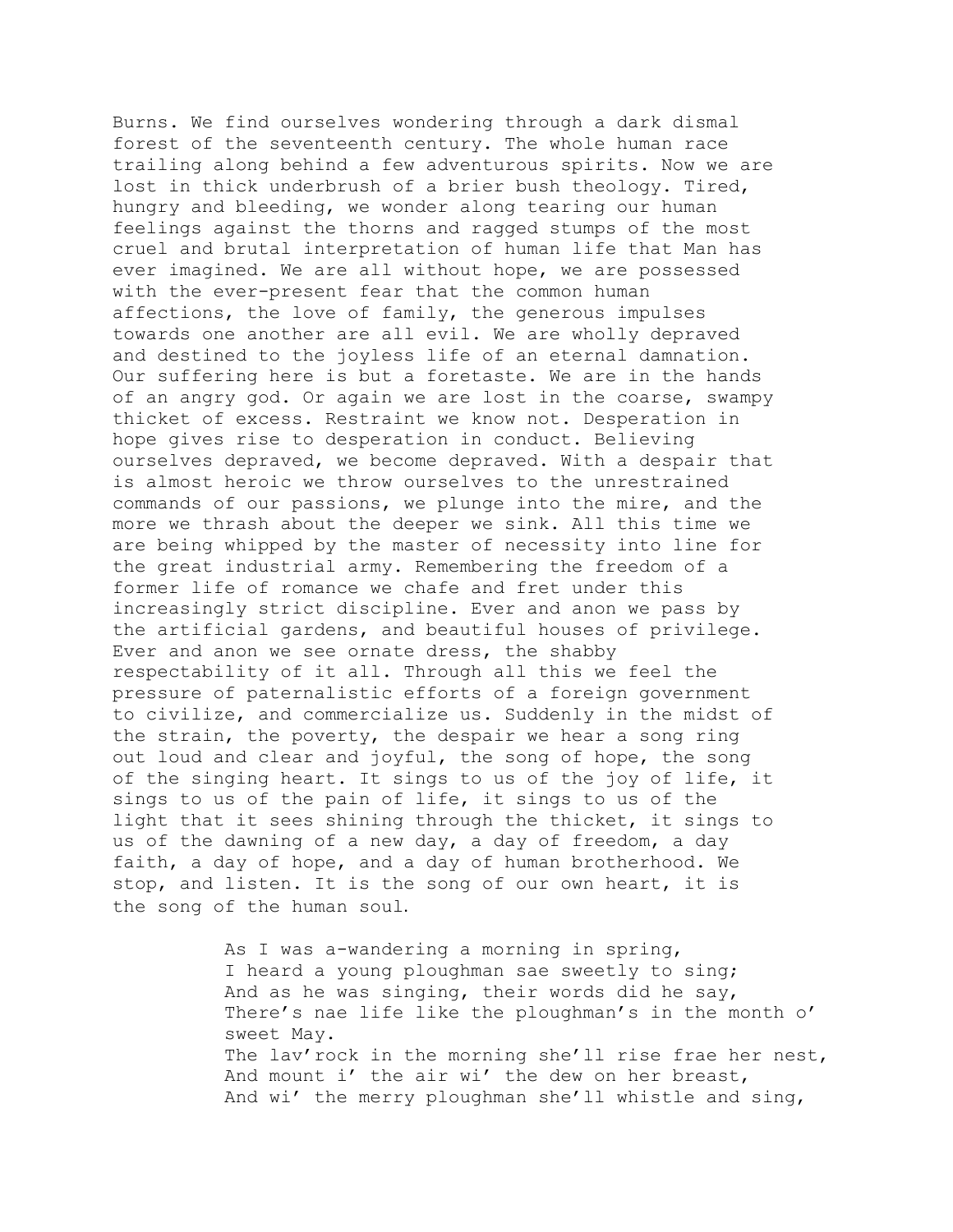And at night she'll return to her nest back again.

This what I wish to say of Robert Burns. Out of that forest, stained by the mire, scratched by the thorns, bruised by stumps burdened with its burden of poverty, the God-intoxicated heart of Robert Burns burst forth into a wild triumphant song. In his face shone the 1ight of a new day, and he wished not that his face shone. The people heard him gladly, with a new hope, and a new faith they plunged forward towards the new light, forward towards the life under freedom.

It is now one hundred and fifty three years since Agnes Burns the wife of William Burns, an Ayreshire nurseryman on the banks on the Doon, gave birth to the poet of the modern world. We are now far enough removed from the times so that we can see things in a more just perspective. We can begin to understand what in the life of Burns was the natural product of his times and what was the prophetic contribution from him. Great effort has been expended in trying to account for the appearance of so great a poet from such obscure surroundings, and from among the common people. That is but a survival of the cant of aristocracy. The truth is that Burns was the child of his times, and the child of the people of whose life he sang a song. He was just a plain natural man. From his father he received the [text crossed out]. All the beauty and charm of his personality are to be found in the home life and the life about him. All his weaknesses and excesses are but the rather common place of the times. We pass them by for they are distinctive in Burns except that the genius of Burns cast a romantic glow over all that he did, whether it were good or evil. What we are interested in are the distinctive characteristics of Burns which were prophetic, and which came from his rich Human heart.

In the first place it must be understood that in the very deepest sense of the word, Robert Burns was the most religious man of his times. The world he lived in was a world pulsating with human values. We say that he was a man of sympathy, man of understanding. Even so he was, but that was because he saw and felt in everything those great human values of life, those finer sentiments that are the flowering of the human race. In his lines to "Mountain Daisy" he was addressing not merely a flower as the botanist would call it, but he is addressing the daisy almost as a human being, to which he himself in origin,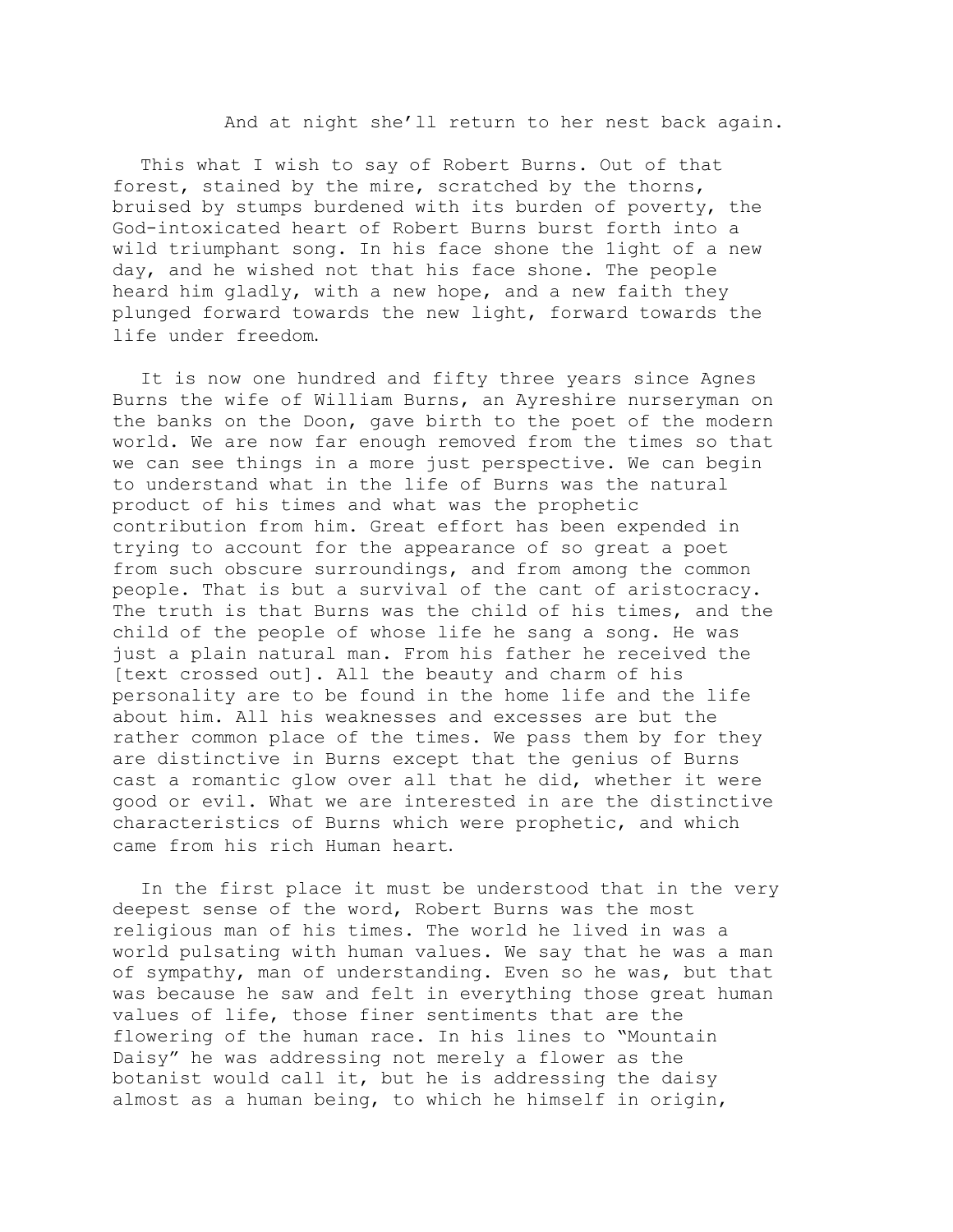life and destiny was linked. It's a human companion to him for in the daisy he sees the self-same power that he finds in himself. Everything that he sees and touches has, not a passing momentary significance, but a universal, and eternal significance.

> Ev'n thou who mourn'st the daisey's fate, That fate is thine, no distant date Stern Ruin's plough-shere drives elate, Full on thy bloom, Till crushed beneath the furrow's weight, Shall be thy doom.

"To a Mouse." shows the same deep, human understanding. For the moment the soul of Burns leaves his body, and dwells in the body of the tiny frightened little beastie. All that he cherishes himself, "Thy wee bit mousie, too, in ruin and all the fields laid bare and waste, and the bleak December awaiting thee." All this he sees in the wee bit mousie. Yet it is not mere sentimentality. He knows the difference. There is a deep note of human tragedy in the last lines.

> Still thou art blest, compared wi' me The present only toucheth thee: But och, I backward cast my e'e, On prospects drear! An' forward, tho' I canna see, I guess an' fear.

In a "Song—In the Character of a Ruined Farmer" this deep sympathetic understanding again appears to advantage. The farmer wearied with his toil, and almost broken by his misfortune is sitting in the eventide, "all sore beset with sorrow, grief, and woe." His wife, the dear partner of his breast, has thrown aside for a moment the burden by dropping into an evening nap. The children sleep peacefully, oblivious of the woe. The farmer, that Burns sees here, is not a man disappointed at worldly failure, cast down at the loss of things, but rather one who is deep in the bottom of anguish for the love, the fatherly affection, the deep far-reaching insight of all that means. Most of us, as we read of a man who has met misfortune, who has lost a position, who is forced out of work, let the thing pass as the commonplace. But in this common place incident Burns saw the great tragedy of human life.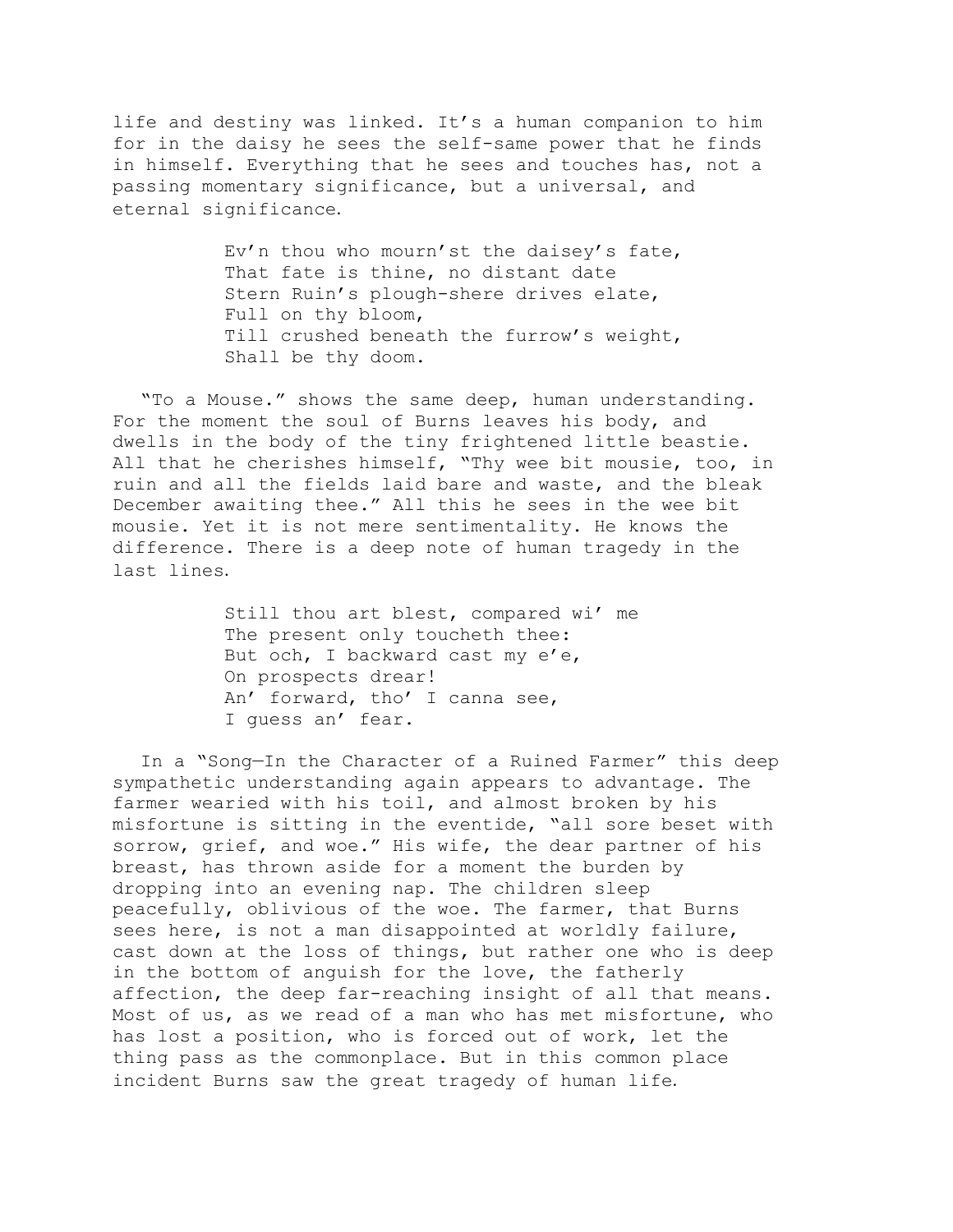Perhaps the poem that has had the most influence, and one in which this power of seeing the commonplace people, and commonplace incidents of life, the dignity, and the sanctity of the universal, is "The Cotter's Saturday Night." No one can read the poem without feeling that Burns has portrayed there the very utmost conception of the spiritual power of human life. It may be but a poor laboring man, as the world looks upon it, but in reality it is the spirit of the very God of very God, that walks home from the field at the end of the week's work, enters the cottage, and becomes the tender, loving, strong and just father. At the touch of his hand the common place things, the frugal meal, the simple family worship, the play of the children, the purity of the lover's joy, the fond parental interest and satisfaction, the plain homily everyday incidents of the family life, how they tower into the very heavens of grandeur, and transcend in Godly spirit the pomp of conventional religiosity, as the grandeur of the mountain transcends the littleness of the ant hill. In that poem the pride of priestcraft, the complacency of culture, the sordidness of privilege crumble before the power of the living God as it is in the life of the poor Cotter. It is pure natural religion undefiled.

But perhaps a more severe test of this power of the understanding heart is seen in the Cantata of "The Jolly Beggars." Most of us draw our skirts away when we come near the dregs and the out-casts. But Burns, bless his great soul, takes right into the midst of their revelry, portrays it as it is, but somehow, when you go to scoff, you come away to pray. We find there people, not so different from ourselves. Here and there from the midst of their ribaldry, and coarseness their flashes forth a light of the pure spirit of life, as from the lighthouse on a dark night there flashes across the expanse of darkness a ray of warning purity. It is an easy thing to detect a little evil in a great amount of goodness, but to bring the flash of goodness from the great mass of sordidness, that is genius, and the Jolly Beggars is a tribute to the understanding heart of Burns.

This is the first thing that I want to say about Burns, as the poet of the common life. He is the poet prophet, the revealer of the new dispensation towards which with travail and pain we are making our way. He [sic] [With] a wave of his hands he brushed aside the coverings of forms, institutions, and distinctions, of society, in Church and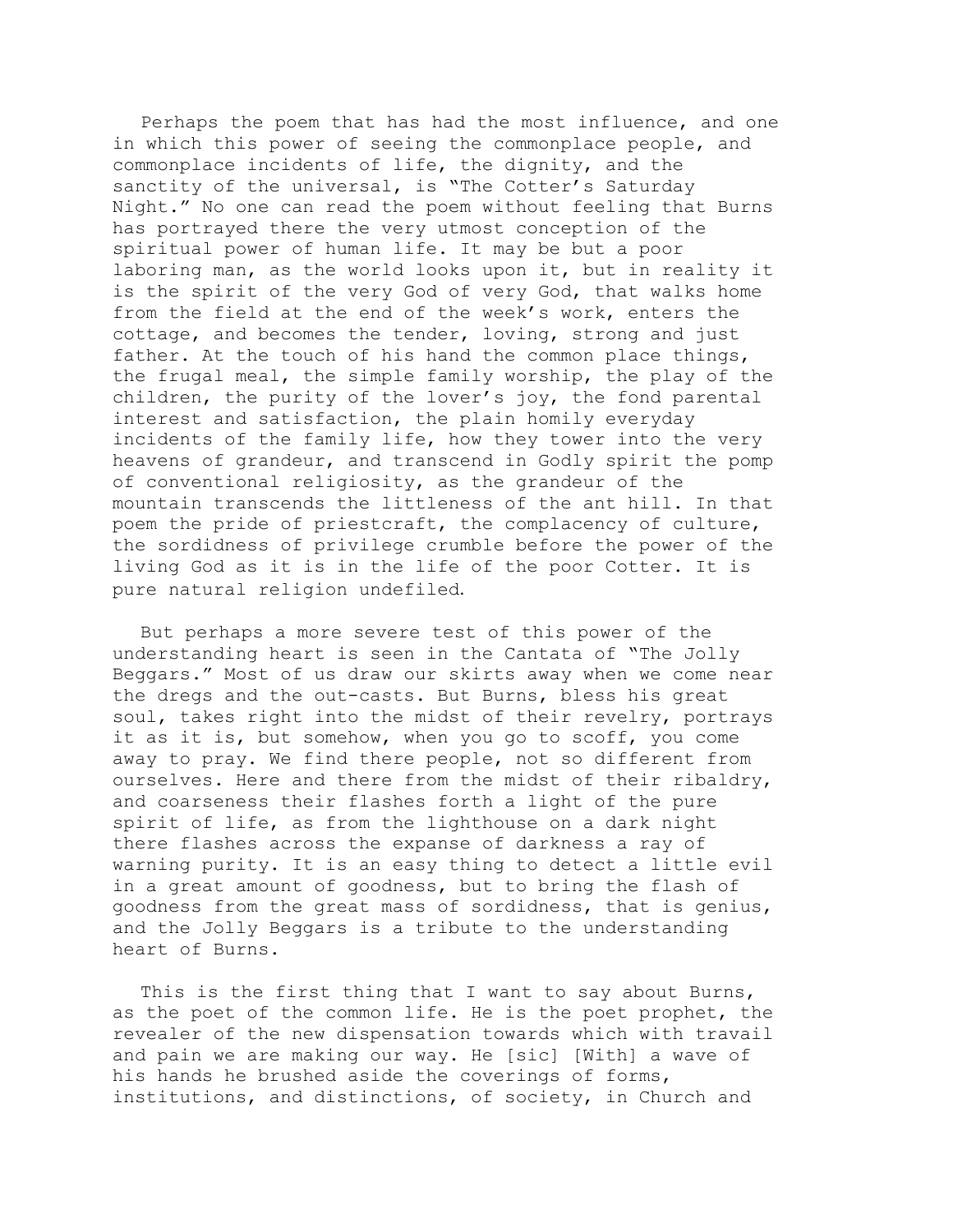state, in commerce, and industry, and revealed to us the real heart of humanity, and let us look upon the things that the human heart cherishes, and that it is trying amid all its mistakes and blunders to bear witness to. He calls every single finite function and value of human life to its universal consecration. He himself is a God-filled man, and he lives in a God-filled world.

Exalting as he did the commonplace, seeing in the common life of man, in its natural spontaneous outpourings of life, the real essence and sanctity of human life, Burns made that the measure of all things. The song of the singing ploughman, the home life in the Cotter's cottage, the fellowship of congenial souls, the joy of the abounding life, that is the measuring rod of Robert Burns. Cant, hypocrisy, formalism, and all the other devices of man to cover the skeleton life, Burns abhorred. Not commercial, not industrial, not spectacular achievement, not wealth, not social position, was the end of all, but just life, just bearing witness to the abounding life, and contributing to its richness in depth and in fineness, that was [the] purpose he had in wanting to sing a song for poor auld Scotland. This purpose which was his own he read into all the world.

One of his great contributions given especially in the Cotter's Saturday Night scene, and in his deep spiritual love for Highland Mary, is his exhalation of love as the basis of the family tie. Men often wonder why Burns could have so mixed the ideal and gross in his life. As we look back upon the times in which he 1ived, we are surprised that he could have gleaned from the general commercial tone of the family life, so exhaled an ideal of the love of man and a woman as we find in "To Mary in Heaven." That was the real soul of Burns speaking in that poem. For a moment then, as he had frequently before, he freed himself from the bondage of his times, and sings the song of a pure sacred human love. The commercial arrangement of marriage by the family council, the barter in human affection, the sordid alliances for socia1 standing and economic advantage so common in the times of Burns and all too common now, are slowly slinking away into the annals of history. As this one great ideal of the essential and sanctity of the love of man and woman, forces its way through the hardened crust of our inherited superstitions, the love of Robert Burns for Highland Mary, the simple, holy tale of their betrothal, and the tragedy of her death, and the song to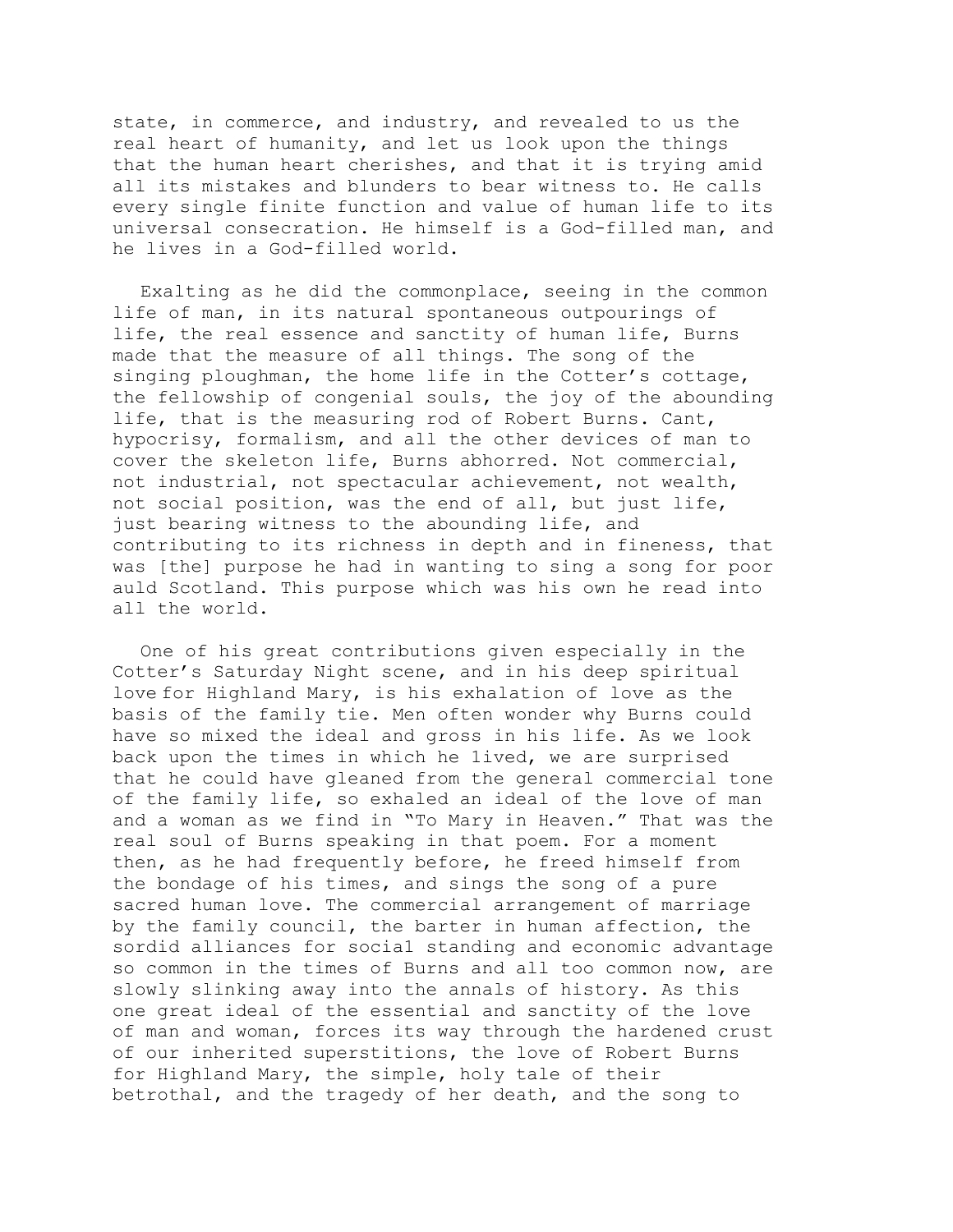Mary in Heaven will go far in pointing the way from the romance of the love of youth, to the deeper, richer, and more soul satisfying love of mature life, as it is in the home of the Cotter, on a Saturday night when the work is done, and human life has paid the price for its hour of quiet holy bliss. Highland Mary and Cotter's Saturday Night go together. The time is coming when they will be as common as they are divine.

There is one more clear note of prophecy that Burns struck. Through the forest of the eighteenth century he saw the light of a new freedom. Upon the theologica1 distinctions of his time which divided the world into the elect and the damned; upon the economic distinctions which divided the world into the rich and the poor; upon the social distinctions which divided the world into the genteel and the common herd, Robert Burns turned the full power of his satire, and wit, backed by his sound common sense. Holy Wille's prayer was one of the hardest blows that saints and the goats notion ever had. Burns never struck the real heroic cord of human relationships more truly then in the four lines which make the Epitaph for Gavin Hamilton, Esq.:

> The poor man Weeps—here Gavin sleeps Whom canting wretches blamed, But with such as he, where'er he be, May I be saved or damned.

The essence of it is that all these artificial barriers, all the rewards and punishments of heaven and hell, wealth and poverty have no real meaning to a real man. The heaven and hell of life is not in the things, but in the human relations. No compensations of heaven could make up for the loss of fellowship with a man like Hamilton. He is not absurd enough to think that men must live in poverty in order to be humanly acceptable, nor is he absurd enough to hold it as a dogmatic position that a man's wealth may entirely destroy his real human values. The point of Burns' song is that there are values in human life infinitely greater than the shoddy of social climbings, and wanton greed, can ever suppress. In "Twa Dogs" this comes out. Poverty crushes some real values, also does wealth crush the spirit. Both the man who is poor and the man who is rich loses in the richness and worth of life, by the silly, life-destroying ravages of class distinctions. He saw and felt in human life a presence of a power that would one day